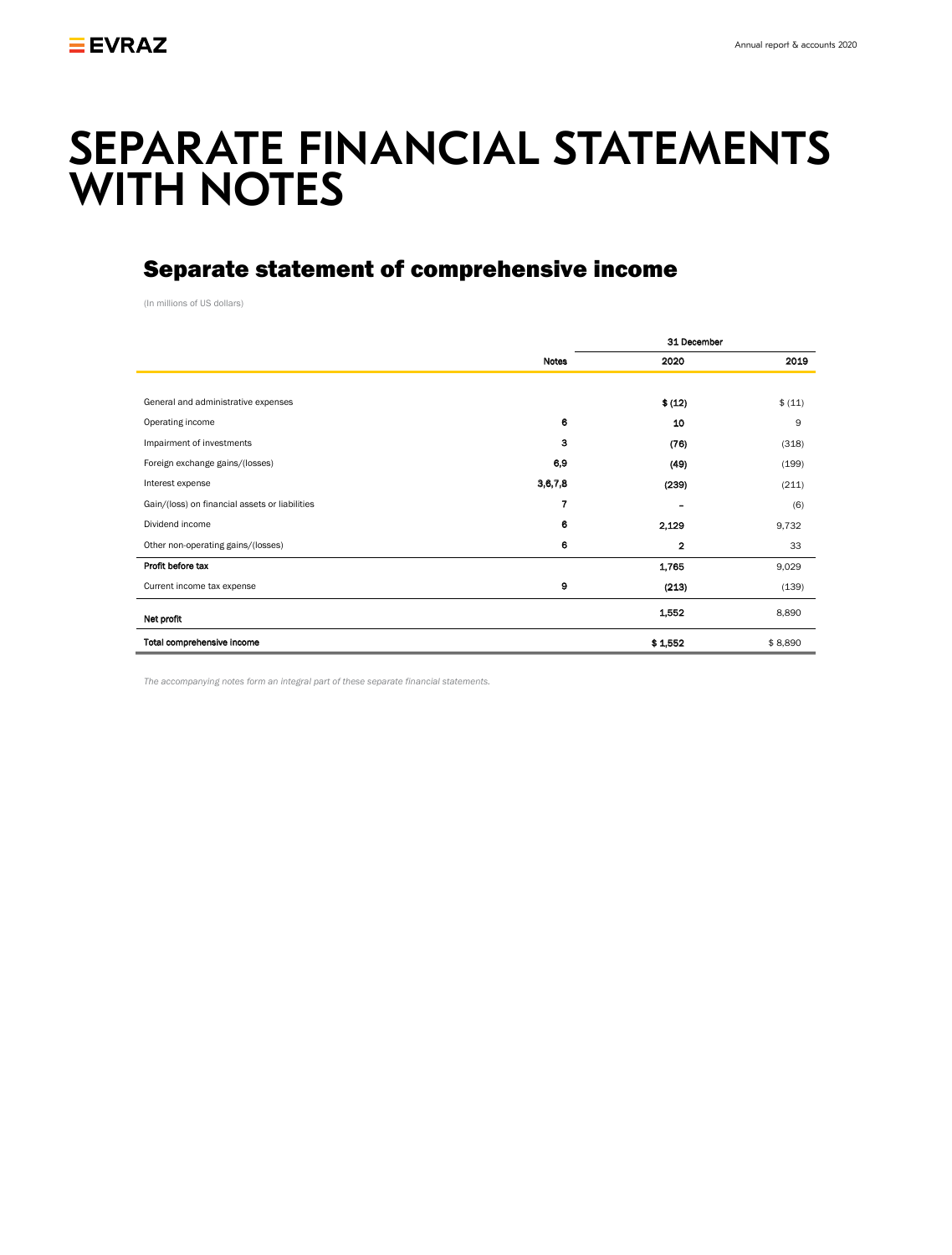31 December

# Separate statement of financial position

(In millions of US dollars)

|                                                         | Notes          | 2020     | 2019           |
|---------------------------------------------------------|----------------|----------|----------------|
| <b>ASSETS</b>                                           |                |          |                |
| Non-current assets                                      |                |          |                |
| Investments in subsidiaries                             | з              | \$15,057 | \$15,095       |
| Investments in joint ventures                           | з              | 23       | 22             |
| Receivables from related parties                        | 6              | 12       | 19             |
|                                                         |                | 15,092   | 15,136         |
| <b>Current assets</b>                                   |                |          |                |
| Receivables from related parties                        | 6              | 12       | 9              |
| Dividends receivable from related parties               | 6              | 704      | 629            |
| Income tax receivable                                   | 9              | 16       | 16             |
|                                                         |                | 732      | 654            |
| <b>TOTAL ASSETS</b>                                     |                | 15,824   | 15,790         |
| <b>EQUITY AND LIABILITIES</b>                           |                |          |                |
| Capital and reserves                                    |                |          |                |
| Issued capital                                          | 4              | 75       | 75             |
| Treasury shares                                         | 4              | (154)    | (169)          |
| Reorganisation reserve                                  | 4              | (584)    | (584)          |
| Merger reserve                                          | 4              | 127      | 127            |
| Share-based payments                                    | 5              | 173      | 162            |
| Accumulated profits                                     |                | 9,835    | 9,170          |
|                                                         |                | 9,472    | 8,781          |
| <b>LIABILITIES</b>                                      |                |          |                |
| Non-current liabilities                                 |                |          |                |
| Trade and other payables                                | 8              | 4        | $\overline{7}$ |
| Long-term loans                                         | $\overline{7}$ | 1,961    | 2,747          |
| Loans payable to related parties                        | 6              | 3,201    | 522            |
| Financial guarantee liabilities                         | 6              | 12       | 19             |
|                                                         |                | 5,178    | 3,295          |
| <b>Current liabilities</b>                              |                |          |                |
| Trade and other payables                                | 3,8            | 4        | 7              |
| Payables to related parties                             | 6              | 6        | 3,151          |
| Short-term loans and current portion of long-term loans | $\overline{I}$ | 800      | 63             |
| Loans payable to related parties                        | 6              | 285      | 424            |
| Financial guarantee liabilities                         | 6              | 9        | $\overline{7}$ |
| Income tax payable                                      | 9              | 70       | 62             |
|                                                         |                | 1,174    | 3,714          |
| <b>TOTAL LIABILITIES</b>                                |                | 6,352    | 7,009          |
| TOTAL EQUITY AND LIABILITIES                            |                | \$15,824 | \$15,790       |

The Financial Statements o[n pages](#page-2-0) 236 to 249 were approved by the Board of Directors on 24 February 2021 and signed on its behalf by Alexander Frolov, Chief Executive Officer.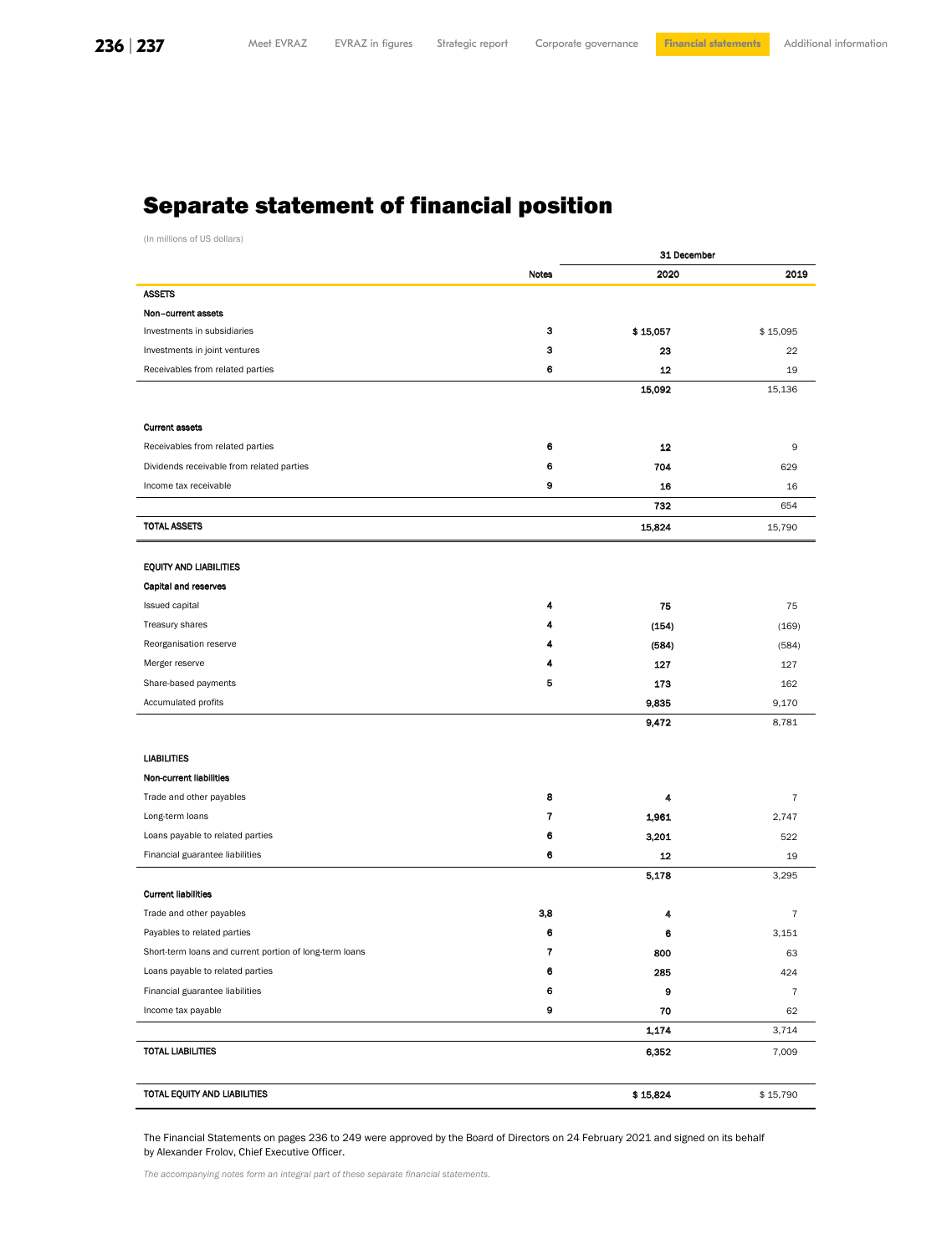# <span id="page-2-0"></span>Separate statement of cash flows

(In millions of US dollars)

|                                                                                                            | <b>Notes</b>            | 2020                             | 2019                       |
|------------------------------------------------------------------------------------------------------------|-------------------------|----------------------------------|----------------------------|
| Cash flows from operating activities                                                                       |                         |                                  |                            |
| Net profit                                                                                                 |                         | \$1,552                          | \$8,890                    |
| Adjustments to reconcile net loss to net cash flows from operating activities:                             |                         |                                  |                            |
| Impairment of investments                                                                                  | з                       | 76                               | 318                        |
| Foreign exchange (gains)/losses                                                                            | 6                       | 49                               | 199                        |
| Interest expense                                                                                           | 3,6,7                   | 239                              | 211                        |
| (Gain)/loss on financial assets or liabilities                                                             | $\overline{\mathbf{r}}$ |                                  | 6                          |
| Dividend income                                                                                            | 6                       | (2, 129)                         | (9, 732)                   |
| Other non-operating (gains)/losses                                                                         | 6                       | (2)                              | (33)                       |
| Changes in working capital:                                                                                |                         | (215)                            | (141)                      |
| Payables/receivables from related parties                                                                  | 6                       | (64)                             |                            |
| Income tax receivable                                                                                      | 9                       |                                  | (1)                        |
| Trade and other payables                                                                                   | 8                       |                                  | (16)                       |
| Taxes payable                                                                                              |                         | (7)<br>213                       | (7)<br>140                 |
| Net cash flow used in operating activities                                                                 |                         | (73)                             | (25)                       |
|                                                                                                            |                         |                                  |                            |
| Cash flows from investing activities                                                                       |                         |                                  |                            |
| Dividends received                                                                                         | 6                       | 1,777                            | 784                        |
| Payment for acquisition of investments in subsidiaries                                                     | 6                       | (47)                             |                            |
| Net cash flow from investing activities                                                                    |                         | 1,730                            | 784                        |
| Cash flows from financing activities                                                                       |                         |                                  |                            |
| Proceeds from bank loans and notes                                                                         | 7                       |                                  | 695                        |
| Repayment of bank loans and notes, including interest                                                      | 7                       | (188)                            | (854)                      |
| Proceeds from loans provided by related parties                                                            | 6                       | 1,345                            | 1,736                      |
| Repayment of loans provided by related parties, including interest                                         | 6                       | (1,947)                          | (1,241)                    |
| Payments for investments on deferred terms, including interest                                             | з                       |                                  | (8)                        |
| Dividends paid to shareholders                                                                             | 4                       | (872)                            | (1,086)                    |
| Net cash flow used in/(from) financing activities                                                          |                         | (1,662)                          | (758)                      |
| Effect of foreign exchange rate changes on cash and cash equivalents                                       |                         | 5                                | (1)                        |
| Net decrease in cash and cash equivalents                                                                  |                         | $\overline{a}$                   |                            |
|                                                                                                            |                         |                                  |                            |
| Cash and cash equivalents at the beginning of the year<br>Cash and cash equivalents at the end of the year |                         | $\overline{\phantom{0}}$<br>\$ – | $\qquad \qquad -$<br>$$ -$ |
|                                                                                                            |                         |                                  |                            |
| Supplementary cash flow information:                                                                       |                         |                                  |                            |
| Interest paid to third parties                                                                             | 7                       | (173)                            | (129)                      |
| Interest paid to related parties                                                                           | 6                       | (102)                            | (71)                       |
| Income taxes paid                                                                                          |                         | -                                | (16)                       |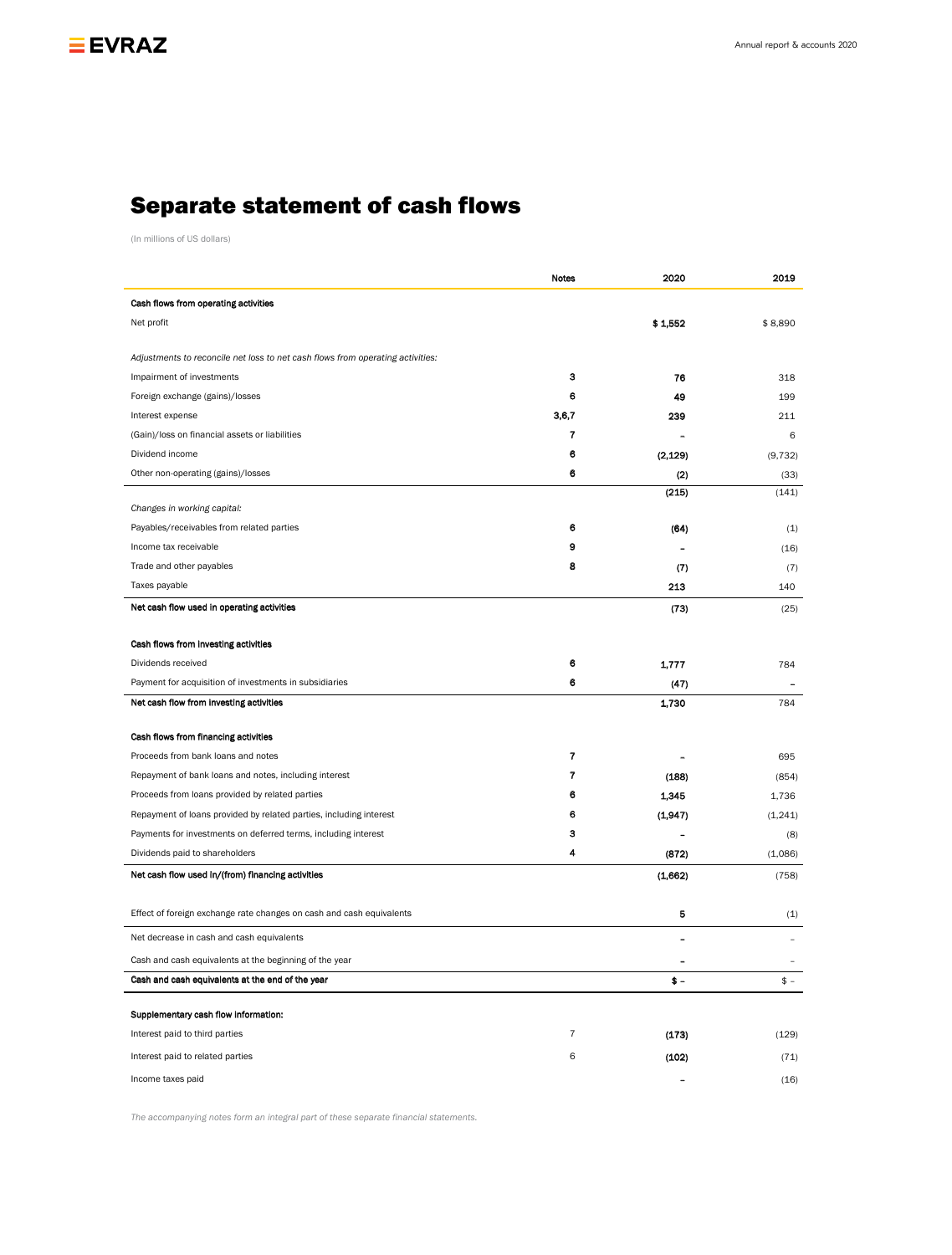# Separate statement of changes in equity

(In millions of US dollars)

|                                                                          | <b>Notes</b> | Issued<br>capital | Treasury<br>shares | Reorganisation<br>reserve | Merger<br>reserve | Share based<br>payments  | Accumulated<br>profits | Total   |
|--------------------------------------------------------------------------|--------------|-------------------|--------------------|---------------------------|-------------------|--------------------------|------------------------|---------|
| At 31 December 2018                                                      |              | \$75              | \$ (196)           | \$ (584)                  | \$127             | \$149                    | \$1,393                | \$964   |
| Total comprehensive<br>loss for the year                                 |              |                   |                    |                           |                   | $\overline{\phantom{0}}$ | 8,890                  | 8,890   |
| Share-based payments                                                     | 5            |                   | $\qquad \qquad -$  | -                         | ۰                 | 13                       | ۰                      | 13      |
| Dividends declared                                                       | 4            |                   | ÷                  |                           |                   | $\overline{\phantom{0}}$ | (1,086)                | (1,086) |
| Transfer of treasury<br>shares to participants of<br>the Incentive Plans | 4            |                   | 27                 |                           |                   |                          | (27)                   |         |
| At 31 December 2019                                                      |              | \$75              | \$(169)            | \$ (584)                  | \$127             | \$162                    | \$9,170                | \$8,781 |
| Total comprehensive<br>income for the year                               |              |                   |                    |                           |                   | $\overline{\phantom{0}}$ | 1,552                  | 1,552   |
| Share-based payments                                                     | 5            |                   |                    |                           |                   | 11                       |                        | 11      |
| Dividends declared                                                       | 4            |                   |                    |                           |                   | -                        | (872)                  | (872)   |
| Transfer of treasury<br>shares to participants of<br>the Incentive Plans | 4            |                   | 15                 |                           |                   |                          | (15)                   |         |
| At 31 December 2020                                                      |              | \$75              | \$ (154)           | \$ (584)                  | \$127             | \$173                    | \$9,835                | \$9,472 |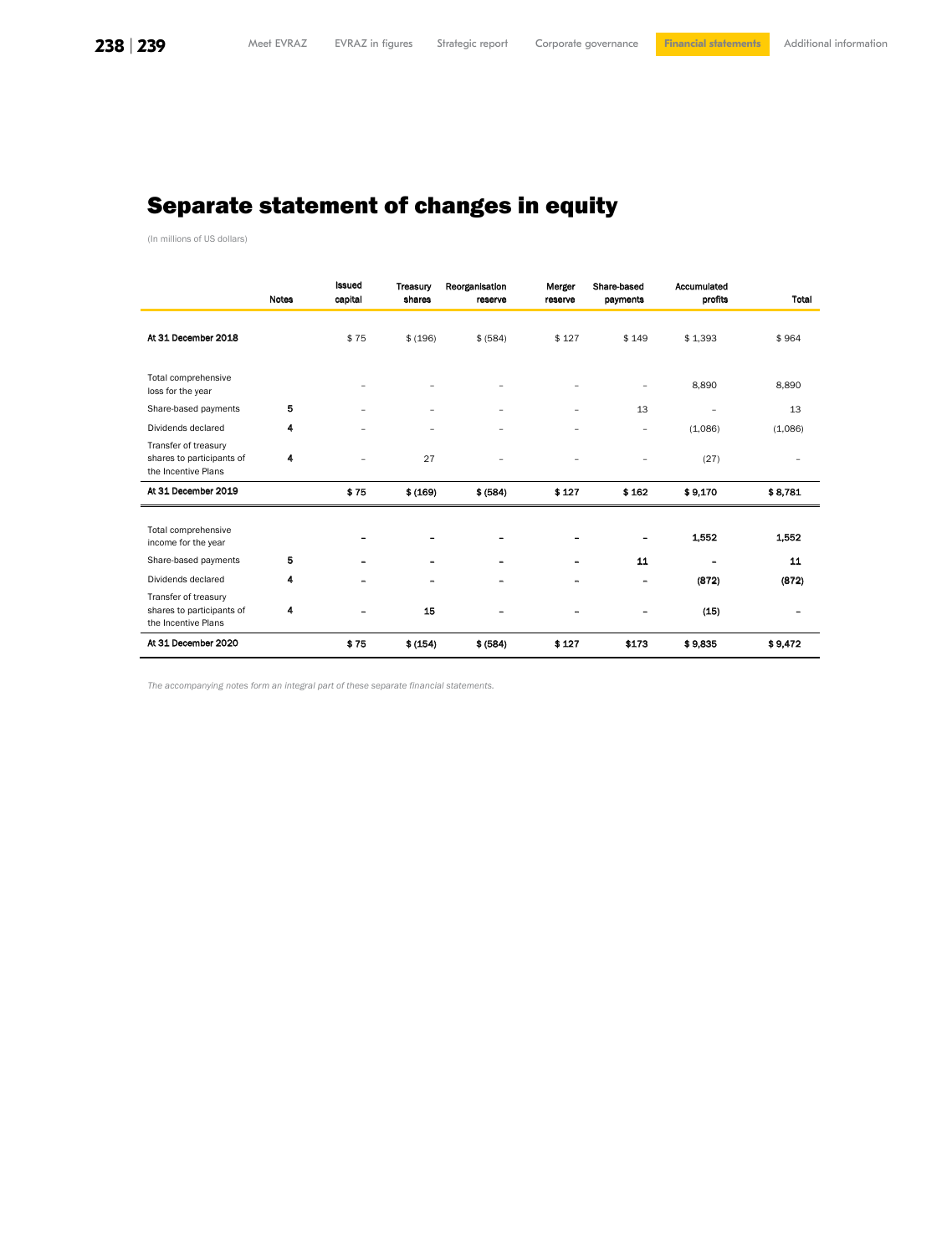# EVRAZ plc Notes to the separate financial statements Year ended 31 December 2020

### **1. CORPORATE INFORMATION**

These separate financial statements were authorised for issue by the Board of Directors of EVRAZ plc on 24 February 2021.

EVRAZ plc ("EVRAZ plc" or "the Company") was incorporated on 23 September 2011 as a public company limited by shares under the laws of the United Kingdom. The Company was incorporated under the Companies Act 2006 with the registered number in England 7784342. The Company's registered address is 2 Portman street, London, W1H 6DU, United Kingdom.

The Company, together with its subsidiaries (the "Group"), is involved in the production and distribution of steel and related products, vanadium products and coal and iron ore mining. The Group is one of the largest steel producers globally.

At 31 December 2020 and 2019, EVRAZ plc was jointly controlled by a group of 3 shareholders: Greenleas International Holdings Limited (BVI), Abiglaze Limited (Cyprus) and Crosland Global Limited (Cyprus).

# **2. SIGNIFICANT ACCOUNTING POLICIES**

#### Basis of Preparation

These separate financial statements have been prepared in accordance with international accounting standards in conformity with the requirements of the Companies Act 2006.

International financial reporting standards are issued by the International Accounting Standard Board ("IASB").

These financial statements have been prepared on a going concern basis as the directors believe that there are no material uncertainties which could create a significant doubt as to the Company's ability to continue as a going concern in the foreseeable future.

#### Foreign Currency Transactions

The presentation and functional currency of the Company is the US dollar. Transactions in foreign currencies are initially recorded in US dollars at the rate on the date of transaction. Monetary assets and liabilities denominated in foreign currencies are translated at the rate of exchange at the balance sheet date. Exchange gains and losses are recognised in profit or loss.

#### Investments

Investments in subsidiaries, associates or joint ventures are initially recorded at acquisition cost. Impairment in value is recorded if the carrying value of an investment exceeds its recoverable amount.

The initial cost of the investment in Evraz Group S.A. was measured at the carrying amount of the equity items of Evraz Group S.A. as a separate legal entity at the date of the reorganisation (Note 3).

Dividend income is recognised as revenue when the Company's right to receive the payment is established.

All purchases and sales of investments are recognised on the settlement date, which is the date when the investment is delivered to or by the Company.

#### Cash and Cash Equivalents

Cash and cash equivalents comprise cash at bank and in hand and short-term deposits with an original maturity of three months or less.

#### **Borrowings**

Borrowings are initially recognised at fair value, net of directly attributable transaction costs. After initial recognition, borrowings are measured at amortised cost using the effective interest rate method; any difference between the amount initially recognised and the redemption amount is recognised as interest expense over the period of the borrowings.

#### Provisions

Provisions are recognised when the Company has a present obligation (legal or constructive) as a result of a past event, and when it is probable that an outflow of resources embodying economic benefits will be required to settle the obligation and a reliable estimate can be made of the amount of the obligation. Where the Company expects a provision to be reimbursed, for example under an insurance contract, the reimbursement is recognised as a separate asset but only when the reimbursement is virtually certain.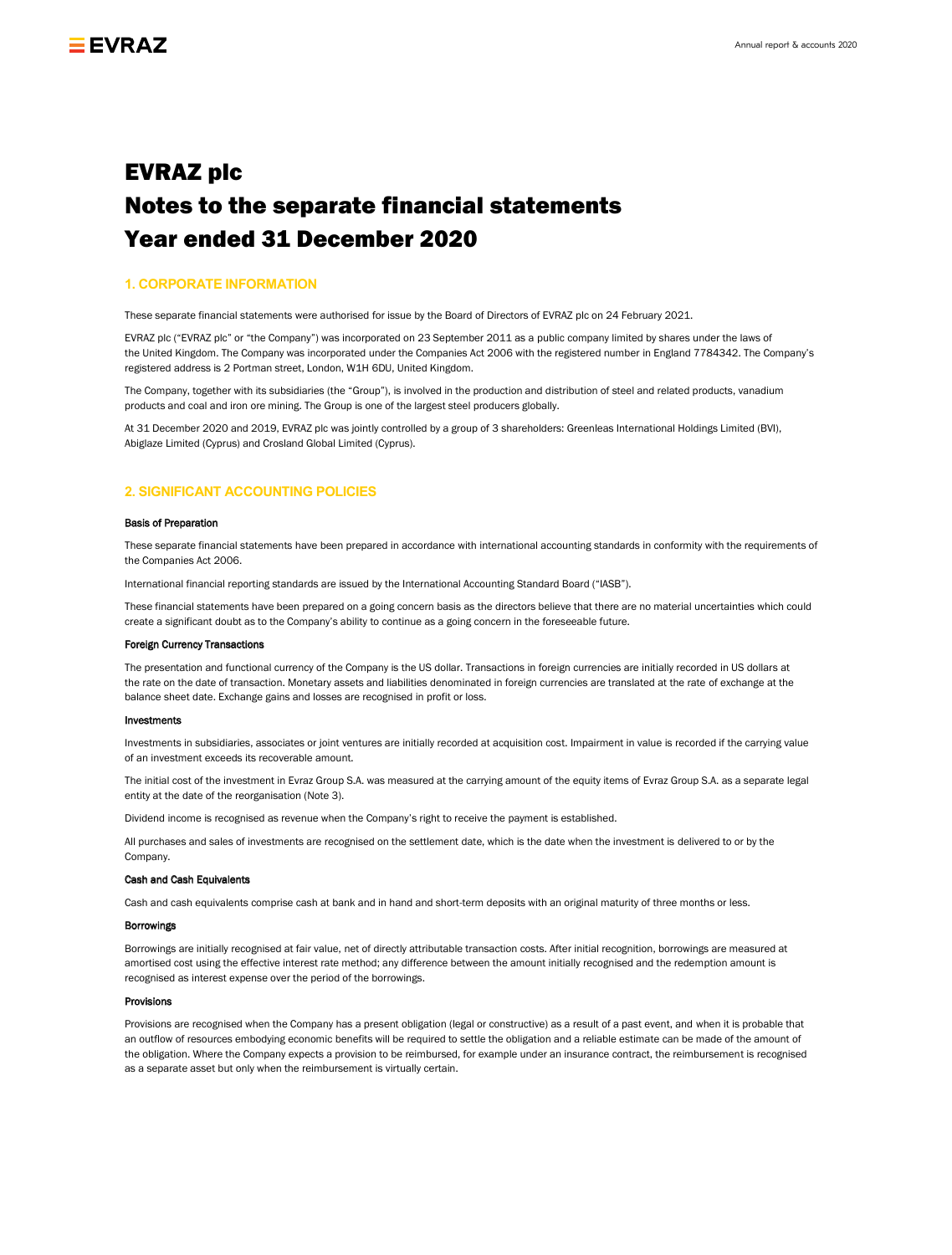## **2. SIGNIFICANT ACCOUNTING POLICIES (CONTINUED)**

#### Financial Guarantee Liabilities

Financial guarantee liabilities issued by the Company are those contracts that require a payment to be made to reimburse the incurred losses because the specified debtor or counterparty to a contract fails to make payments or to perform the agreed terms of a contract. Financial guarantees issued by the Company are recognised initially as a liability at fair value, being equal to the estimated future cash inflows receivable from the subsidiaries under the guarantee agreements, with a corresponding recognition of the same amount as receivables from related parties. Subsequently, the liability is amortised over the lives of the guarantees through the statement of comprehensive income, unless it is considered probable that a guarantee will be called, in which case it is measured at the value of the guaranteed amount payable, if higher.

# **3. INVESTMENTS IN SUBSIDIARIES AND JOINT VENTURES**

Investments in subsidiaries and joint ventures consisted of the following as of 31 December:

|                     | Ownership interest |           | Cost, net of impairment US\$ million |        |  |
|---------------------|--------------------|-----------|--------------------------------------|--------|--|
|                     | 2020               | 2019      | 2020                                 | 2019   |  |
| <b>Subsidiaries</b> |                    |           |                                      |        |  |
| Evraz Group S.A.    | 100%               | 100%      | 2.808                                | 2,884  |  |
| EVRAZ NTMK          | 100%               | 100%      | 10.781                               | 10,771 |  |
| Raspadskaya         | 90.90%             | 88.16%    | 1.468                                | 1,440  |  |
|                     |                    |           | 15,057                               | 15,095 |  |
| Joint Ventures      |                    |           |                                      |        |  |
| Timir               | 51.00001%          | 51.00001% | 23                                   | 22     |  |

#### The movement in investments was as follows:

| \$US million                           | Evraz Group S.A.         | <b>NTMK</b> | Raspadskava              | Timir                    | Total    |
|----------------------------------------|--------------------------|-------------|--------------------------|--------------------------|----------|
| 31 December 2018                       | \$3.197                  | $$ -$       | $$ -$                    | \$24                     | \$3.221  |
| Additional investments                 |                          | 10.761      | 1.440                    | -                        | 12.201   |
| Impairment loss (recognition)/reversal | (316)                    | -           | $\overline{\phantom{a}}$ | (2)                      | (318)    |
| Share-based compensations              | 3                        | 10          | -                        | -                        | 13       |
| 31 December 2019                       | \$2.884                  | \$10,771    | \$1.440                  | \$22                     | \$15,117 |
| Additional investments                 | $\overline{\phantom{0}}$ |             | 28                       | -                        | 28       |
| Impairment loss (recognition)/reversal | (77)                     | -           | $\overline{\phantom{0}}$ |                          | (76)     |
| Share-based compensations              |                          | 10          | $\overline{\phantom{0}}$ | $\overline{\phantom{a}}$ | 11       |
| 31 December 2020                       | \$2,808                  | \$10,781    | \$1,468                  | \$23                     | \$15,080 |

The Company recognises share-based payments made to employees of subsidiaries under control of Evraz Group S.A., EVRAZ NTMK and Raspadskaya as an addition to the cost of its investments in these subsidiaries (Note 5).

The accumulated impairment of the investments was as follows:

| \$US million                           | Evraz Group S.A. | <b>EVRAZ NTMK</b> | Raspadskaya              | Timir    | Total       |
|----------------------------------------|------------------|-------------------|--------------------------|----------|-------------|
| 31 December 2018                       | $$ -$            | $s -$             | $\overline{\phantom{a}}$ | \$ (125) | \$ (125)    |
| Impairment loss (recognition)/reversal | (316)            | -                 | $\overline{\phantom{0}}$ | (2)      | (318)       |
| 31 December 2019                       | \$ (316)         | Я.                | s –                      | \$(127)  | \$ (443)    |
| Impairment loss (recognition)/reversal | (77)             | -                 | $\overline{\phantom{0}}$ |          | (76)        |
| 31 December 2020                       | \$ (393)         | s –               | s –                      | \$ (126) | $$^{(519)}$ |

### *Evraz Group S.A.*

In 2011, the Company acquired Evraz Group S.A. by means of the share exchange offer made by the Company to the shareholders of Evraz Group S.A. At that date the cost of investments in Evraz Group S.A. was measured at the carrying amount of the equity items shown in the separate accounts of Evraz Group S.A. at the dates of the share exchange. In 2020 and 2019, the Company impaired its investment in Evraz Group S.A. largely as a consequence of the decline in value of cash-generating units of EVRAZ Inc. NA Canada. More details are provided in Note 6 of the consolidated financial statements.

#### *EVRAZ NTMK*

On 18 April 2019, the Company acquired 100% ownership interest in EVRAZ NTMK from Evraz Group S.A. for consideration of \$10,761 million, which was partially settled by non-cash consideration (Note 6). At 31 December 2019, the Company owed \$2,899 million to Evraz Group S.A. in respect of this acquisition. In 2020, the Company paid \$25 million under these liabilities and the remaining balance was converted into a loan (Note 6).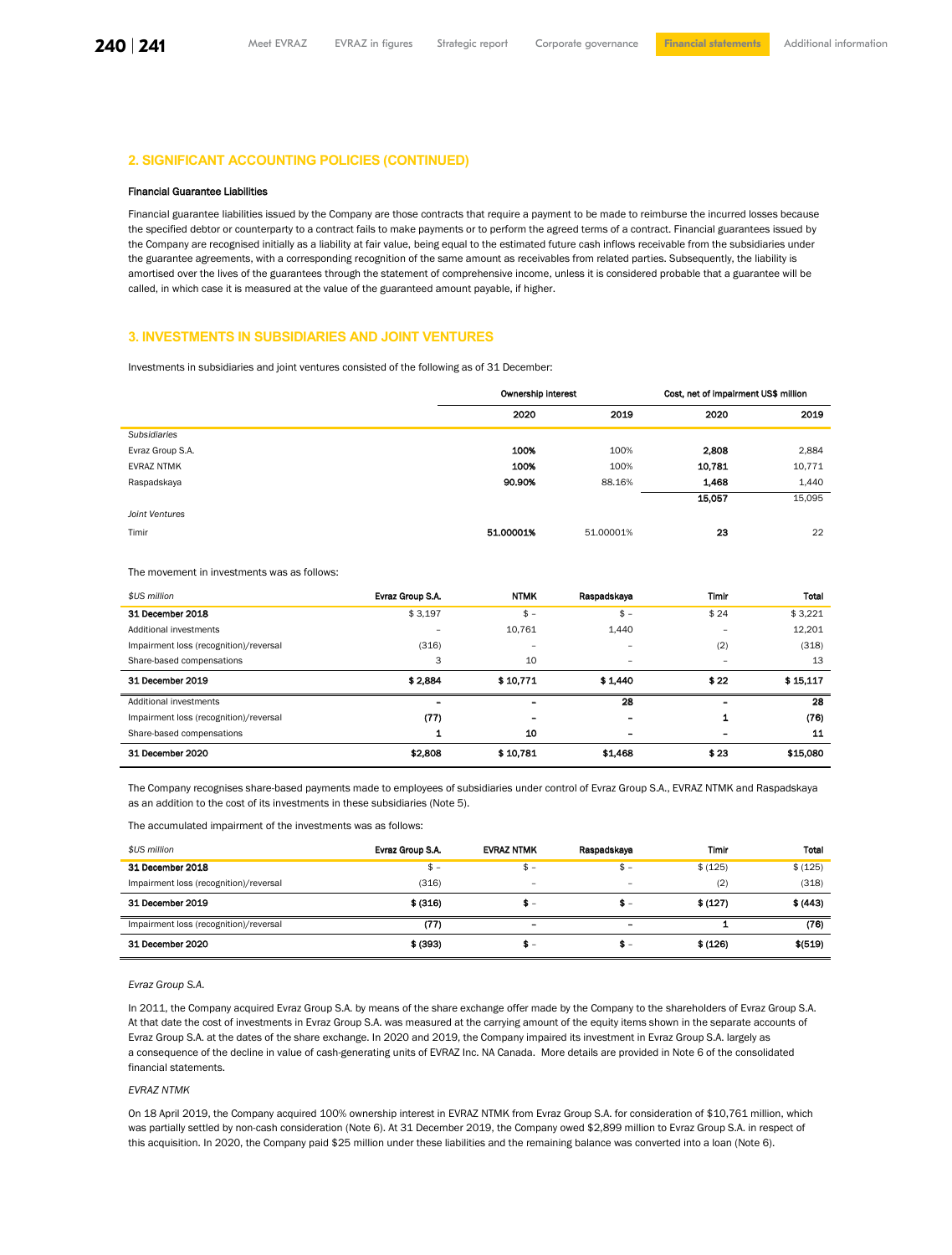

# **3. INVESTMENTS IN SUBSIDIARIES AND JOINT VENTURES (CONTINUED)**

#### *Raspadskaya*

On 18 April 2019, the Company acquired 84.33% ownership interest in Raspadskaya from Evraz Group S.A. for consideration of \$1,423 million, which was settled wholly by non-cash consideration (Note 6). Later in 2019, the Company acquired 1.33% in Raspadskaya from Evraz Group S.A. for cash consideration of \$17 million, which in 2020 was converted into a loan payable to Evraz Group S.A. in the amount of \$15 million (Note 6).

In 2020, the Company acquired an additional 2.74% interest in Raspadskaya from Evraz Group S.A. for cash consideration of \$28 million of which \$22 million was paid in cash (Note 6).

#### *OJSC Mining and Metallurgical Company Timir*

Since 2013 the Company has owned a 51% ownership interest in the joint venture with Alrosa for the development of iron ore deposits in the Yakutia region in Russia. The Company's consideration for this stake of 4,950 million roubles was recognised in the amount of \$149 million being the present value of the expected cash outflows at the exchange rate as of the date of the transaction. During 2013-2019 the Company paid deferred installments for this acquisition. In 2019, the Company paid the final tranche of 480 million roubles (\$7 million of purchase consideration and \$1 million of interest charges).

In 2016 and before, due to the postponement of the major project activities, the Company impaired its investment in Timir. In 2019, the Company additionally impaired \$2 million and in 2020 a \$1 million impairment loss was reversed.

Additional information regarding Timir is provided in Note 11 of the consolidated financial statements.

*Indirect Subsidiaries and Other Significant Holdings*

The full list of indirect subsidiaries and other significant holdings of EVRAZ plc is presented in Note 34 of the consolidated financial statements.

### **4. EQUITY**

#### *Share Capital*

|                                                       | 31 December   |               |
|-------------------------------------------------------|---------------|---------------|
| Number of shares                                      | 2020          | 2019          |
| Ordinary shares of \$0.05 each, issued and fully paid | 1,506,527,294 | 1.506.527.294 |

EVRAZ plc does not have an authorised limit on its share capital.

#### *Treasury Shares*

|                  | 31 December |            |
|------------------|-------------|------------|
| Number of shares | 2020        | 2019       |
| Treasury shares  | 49.654.691  | 54.620.233 |

In 2015, EVRAZ plc purchased 108,458,508 of its own shares. These shares are used for the Company's Incentive Plans (Note 21 of the consolidated financial statements). Under these plans, in 2020 and 2019, the Company transferred to the participants of Incentive Plans 4,965,542 and 8,556,954 shares, respectively.

#### *Reorganisation Reserve*

Reorganisation reserve represents the difference between the net assets of Evraz Group S.A. at the date of the Group's reorganisation (7 November 2011) and the par value of the issued shares of EVRAZ plc. This charge to equity reduced the amount of distributable reserves.

#### *Merger Reserve*

The merger reserve arose in 2013 in connection with the purchase of 50% in Corber Enterprises S.à r.l. ("Corber") in accordance with section 612 of the Companies Act 2006. Impairments of the carrying value of this investment were transferred to the merger reserve.

In 2015, the disposal of the investment in Corber to Evraz Group S.A. (Note 3) was made for non-cash consideration, which does not meet the criteria for qualifying consideration. The balance of the merger reserve will be presented as a separate component of equity in the Company's statement of financial position until such time as Evraz Group S.A. is sold for qualifying consideration, and the merger reserve will be re-allocated to accumulated profits and become distributable.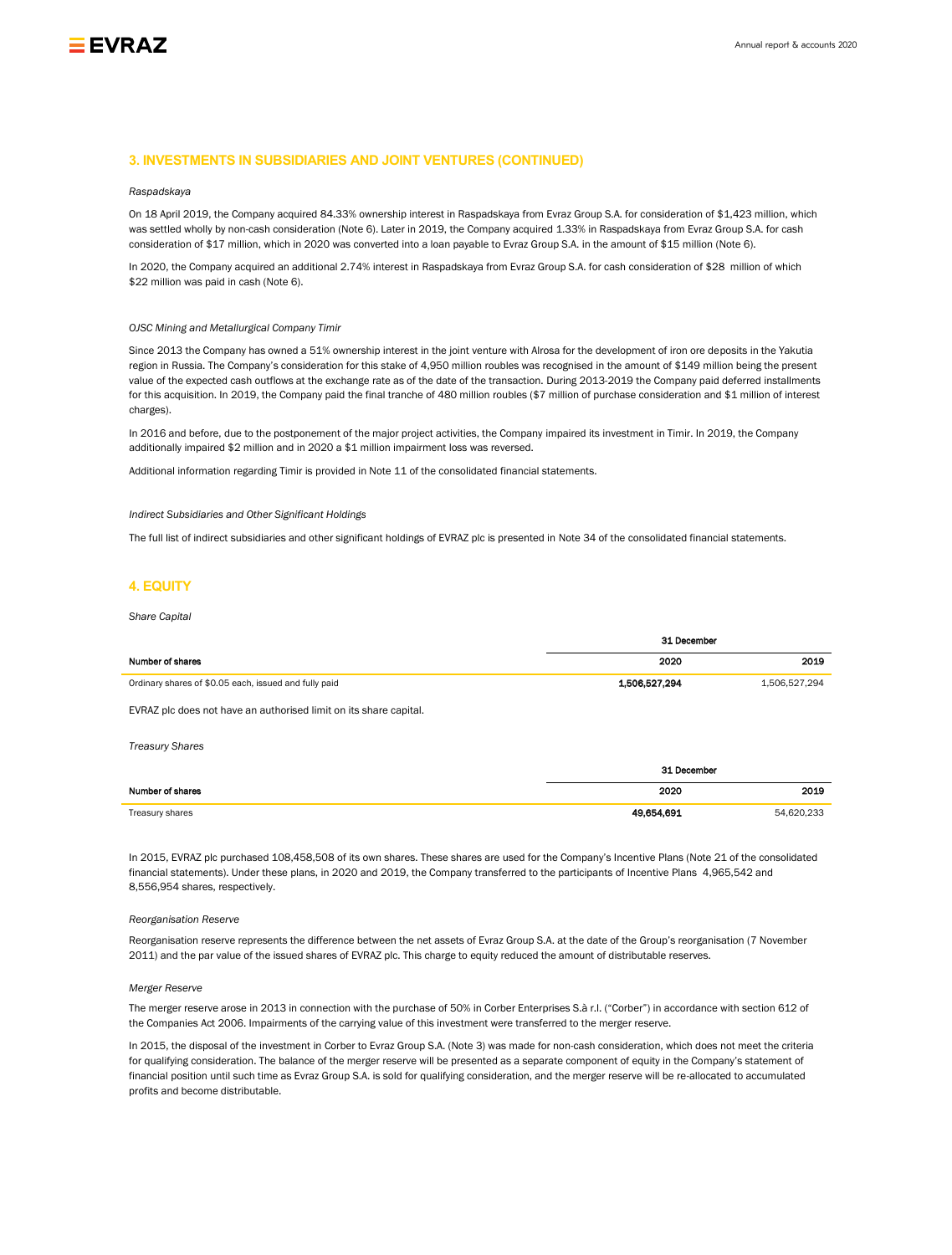## **4. EQUITY (CONTINUED)**

#### *Dividends*

In 2020 and 2019, the Company declared dividends in the amount of \$872 million and \$1,086 million, respectively (Note 20 of the consolidated financial statements).

*Distributable Reserves*

| \$US million           | 2020     | 2019     |
|------------------------|----------|----------|
| Accumulated profits    | 9.835    | 9,170    |
| Reorganisation reserve | (584)    | (584)    |
| Unrealised profits     | (8, 200) | (8, 200) |
| 31 December            | 1.051    | 386      |

Dividend income from Evraz Group S.A. (Note 6) did not constitute a qualifying consideration and was distributed out of the profit resulting from sale of assets (EVRAZ NTMK and Raspadskaya) to parent and, therefore, this income is excluded from the Company's distributable reserves at 31 December 2020 and 2019.

Although distributable reserves are currently calculated at \$1,051 million (2019: \$386 million), the Company has also considered the impact of further restrictions on distributions for public companies within Section 831 of the Companies Act. Under these restrictions the amount of reserves available for distribution at 31 December 2020 would be \$1,051 million (2019: \$379 million).

In February 2020 the directors became aware that certain dividends paid in 2018 and 2019 totaling \$1,447 million had been made otherwise than in accordance with the Companies Act 2006. The directors duly checked the sufficiency of distributable reserves before each distribution, but due to an administrative error the interim accounts were not filed at Companies House prior to payment. To rectify these breaches, in February 2020 the Company filed the interim accounts in respect of each dividend payment. In addition, a special resolution was planned to be proposed at the Annual General Meeting of the Company's shareholders in June 2020 to authorise the appropriation of distributable profits for the payment of the relevant dividends and remove any right for the Company to pursue shareholders or directors (the 'Director Release') for repayment. Due to the uncertainty caused by the effect of COVID-19 on the Company's ability to conduct in-person meeting of shareholders this resolution was postponed to a more convenient time. It is expected that the special resolution will be proposed at the Annual General Meeting of the Company's shareholders in June 2021. The Director Release will constitute a related party transaction under the Listing Rules of the UK Listing Authority and under IFRS. The overall effect of the special resolution will be to return all parties to the position they would have been in had the relevant dividends been made in full compliance with the Companies Act 2006.

# **5. SHARE-BASED PAYMENTS**

As disclosed in Note 21 of the consolidated financial statements, the Group has incentive plans under which certain employees ("participants") can be gifted shares of the Company. In 2020 and 2019, the Company recognised share-based compensation expense amounting to \$11 million and \$13 million, respectively, as a cost of investments in subsidiaries with a corresponding increase in equity.

# **6. RELATED PARTY TRANSACTIONS**

Related parties of the Company include its direct and indirect subsidiaries, associates and joint venture partners, key management personnel and other entities that are under the control or significant influence of the key management personnel, the Company's parent or its shareholders.

#### *Loans Received from Related Parties*

The following movements in loans payable to related parties were in 2019-2020.

| US\$ million          | Currency   | Interest<br>rate | <b>Maturity</b> | <b>Balance at</b><br>31<br>December<br>2019 | Loans<br>received<br>from<br>related<br>parties | Interest<br>expense      | Repayment<br>of loans    | Non-cash<br>transactions | Forex<br>(gain)/loss | <b>Balance at</b><br>31<br>December<br>2020 |
|-----------------------|------------|------------------|-----------------|---------------------------------------------|-------------------------------------------------|--------------------------|--------------------------|--------------------------|----------------------|---------------------------------------------|
| Direct subsidiary     |            |                  |                 |                                             |                                                 |                          |                          |                          |                      |                                             |
| Evraz Group S.A.      | <b>USD</b> | 1.93-4.95%       | 2021-2023       | \$528                                       | \$815                                           | \$89                     | \$ (596)                 | \$1,900                  | $$ -$                | \$2,736                                     |
| Evraz Group S.A.      | <b>RUB</b> | 6.4%             | 2020            | $\overline{\phantom{a}}$                    | -                                               | $\mathbf{2}$             | (459)                    | 474                      | (17)                 |                                             |
| Indirect subsidiaries |            |                  |                 |                                             |                                                 |                          |                          |                          |                      |                                             |
| East Metals A.G.      | <b>USD</b> | 3.00-5.06%       | 2020            | 418                                         | 466                                             | 8                        | (892)                    | -                        | -                    |                                             |
| <b>EVRAZ ZSMK</b>     | <b>RUB</b> | 4.56%            | 2021            | $\overline{\phantom{m}}$                    | 64                                              | $\overline{\phantom{0}}$ | $\overline{\phantom{0}}$ | (66)                     | $\mathbf{2}$         |                                             |
| ENA plc               | <b>USD</b> | 1.93%            | 2023            | $\overline{\phantom{a}}$                    | -                                               | -                        | -                        | 750                      | -                    | 750                                         |
|                       |            |                  |                 | \$946                                       | \$1,345                                         | \$99                     | \$ (1,947)               | \$3,058                  | \$(15)               | \$3,486                                     |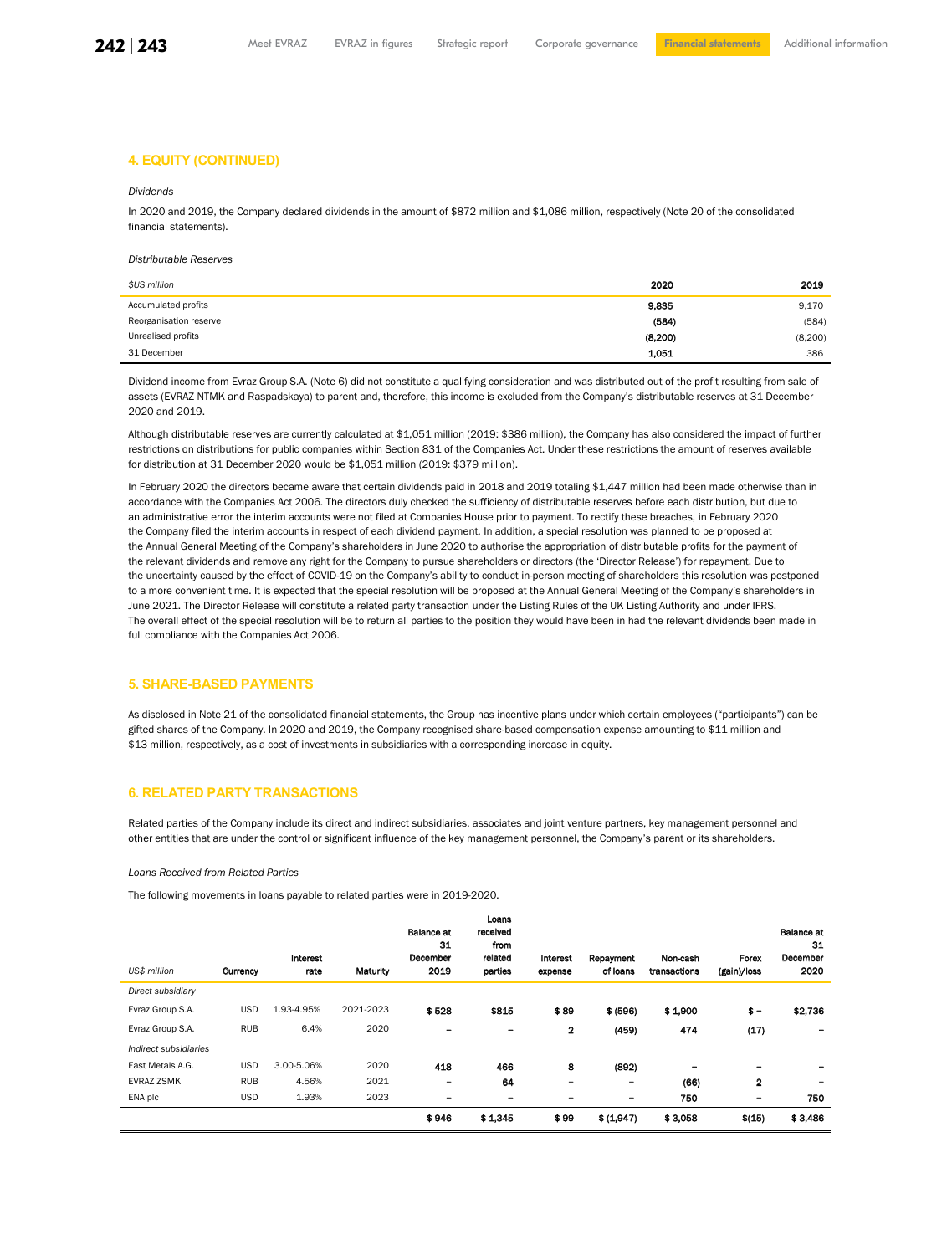## **6. RELATED PARTY TRANSACTIONS (CONTINUED)**

*Loans Received from Related Parties (continued)*

| US\$ million          | Currency   | <b>Interest</b><br>rate | Maturity  | Balance at<br>31<br>December<br>2018 | Loans<br>received<br>from<br>related<br>parties | Interest<br>expense | Repayment<br>of loans | Non-cash<br>transactions | Forex<br>(gain)/loss | <b>Balance at</b><br>31<br>December<br>2019 |
|-----------------------|------------|-------------------------|-----------|--------------------------------------|-------------------------------------------------|---------------------|-----------------------|--------------------------|----------------------|---------------------------------------------|
| Direct subsidiary     |            |                         |           |                                      |                                                 |                     |                       |                          |                      |                                             |
| Evraz Group S.A.      | <b>USD</b> | 3.50%                   | 2022      | $$ -$                                | \$543                                           | \$6                 | \$ (21)               | $$ -$                    | $$ -$                | \$528                                       |
| Indirect subsidiaries |            |                         |           |                                      |                                                 |                     |                       | $\overline{\phantom{a}}$ |                      |                                             |
| East Metals A.G.      | <b>USD</b> | 2.73-5.06%              | 2018-2020 | 62                                   | 466                                             | 11                  | (121)                 |                          |                      | 418                                         |
| EVRAZ KGOK            | <b>RUB</b> | 5.89%                   | 2019-2020 | 648                                  | 368                                             | 27                  | (126)                 | (973)                    | 56                   |                                             |
| Sibmetinvest          | <b>RUB</b> | 5.51%                   | 2020      | -                                    | 65                                              | $\overline{2}$      | -                     | (69)                     | $\overline{2}$       |                                             |
| EVRAZ Vanady Tula     | RUB        | 5.51-5.89%              | 2019      | 244                                  | 100                                             | $\overline{7}$      | (101)                 | (271)                    | 21                   |                                             |
| <b>EVRAZ ZSMK</b>     | RUB        | 5.51-5.89%              | 2019-2021 | 1,263                                | 194                                             | 44                  | (872)                 | (719)                    | 90                   |                                             |
|                       |            |                         |           | \$2,217                              | \$1,736                                         | \$97                | \$(1,241)             | \$ (2,032)               | \$169                | \$946                                       |

In 2020, non-cash transactions included the following:

- In January 2020, a US dollar-denominated loan, which was received from Evraz Group S.A. in 2019, amounting to \$474 million was converted into a loan denominated in roubles.
- In March 2020, EVRAZ plc and Evraz Group S.A. signed an assignment agreement and the outstanding balances payable to Evraz Group S.A. for the purchase of EVRAZ NTMK and Raspadskaya (Note 3) and for the transfer of loans in 2019 were converted into a loan in the amount of \$3,124 million.
- In April 2020, EVRAZ plc transferred to Evraz Group S.A. its obligations under loans payable to EVRAZ ZSMK amounting to \$66 million for consideration of \$64 million. An amount of \$2 million was recognised as non-operating gain in the separate statement of comprehensive income.
- In December 2020, Evraz Group S.A. reassigned \$750 million under a loan receivable from EVRAZ plc to ENA plc.

In 2019, non-cash transactions included the transfer of the Company's obligations under loans payable with a carrying value of \$2,032 million to Evraz Group S.A. for consideration of \$1,999 million. The excess of the carrying value of the liabilities transferred over the newly recognised liability to Evraz Group S.A. amounting to \$33 million was recognised as a gain in the income statement within the Other non-operating gains/(losses) caption.

*Dividend Income*

|                                          | Evraz Group S.A. | <b>EVRAZ NTMK</b> | Raspadskaya    | Total    |
|------------------------------------------|------------------|-------------------|----------------|----------|
| Dividends receivable at 31 December 2018 | $$ -$            | $$ -$             | $$ -$          | $$ -$    |
| Dividend income accrued in 2019          | 8,200            | 1,509             | 23             | 9,732    |
| Dividends received by cash               |                  | (763)             | (21)           | (784)    |
| Tax withheld                             | -                | (85)              | (2)            | (87)     |
| Non-cash offset                          | (8,200)          | -                 |                | (8, 200) |
| Foreign exchange gain/(loss)             | -                | (32)              |                | (32)     |
| Dividends receivable at 31 December 2019 | $s -$            | \$629             | $\mathbf{s}$ – | \$629    |
| Dividend income accrued in 2020          |                  | 2.083             | 46             | 2,129    |
| Dividends received by cash               |                  | (1,735)           | (42)           | (1, 777) |
| Tax withheld                             |                  | (193)             | (4)            | (197)    |
| Non-cash offset                          |                  |                   |                |          |
| Foreign exchange gain/(loss)             |                  | (80)              |                | (80)     |
| Dividends receivable at 31 December 2020 | \$ –             | \$704             | $s -$          | \$704    |

In 2019, the Company's dividend income consisted of dividends from Evraz Group S.A. (\$8,200 million declared in August 2019 and settled by a noncash offset), EVRAZ NTMK (\$886 million declared in July 2019 and fully paid by cash and \$623 million declared in December 2019 and not paid as of 31 December 2019) and from Raspadkaya (\$23 million declared in September 2019 and fully paid by cash).

In February, June, August and December 2020, EVRAZ NTMK, the Company's wholly-owned subsidiary, declared dividends in the amount of 31.9 billion roubles (\$499 million), 38.4 billion roubles (\$556 million), 23.6 billion roubles (\$324 milion) and 52.4 billion roubles (\$704 million), respectively. As of 31 December 2020, dividends declared in December 2020 amounted to \$704 million were not paid to EVRAZ plc.

In May and September 2020, EVRAZ plc received its share in the dividends declared and fully paid by Raspadskaya in the amount of 1.7 billion roubles (\$24 million) and 1.7 billion roubles (\$22 million), repectively.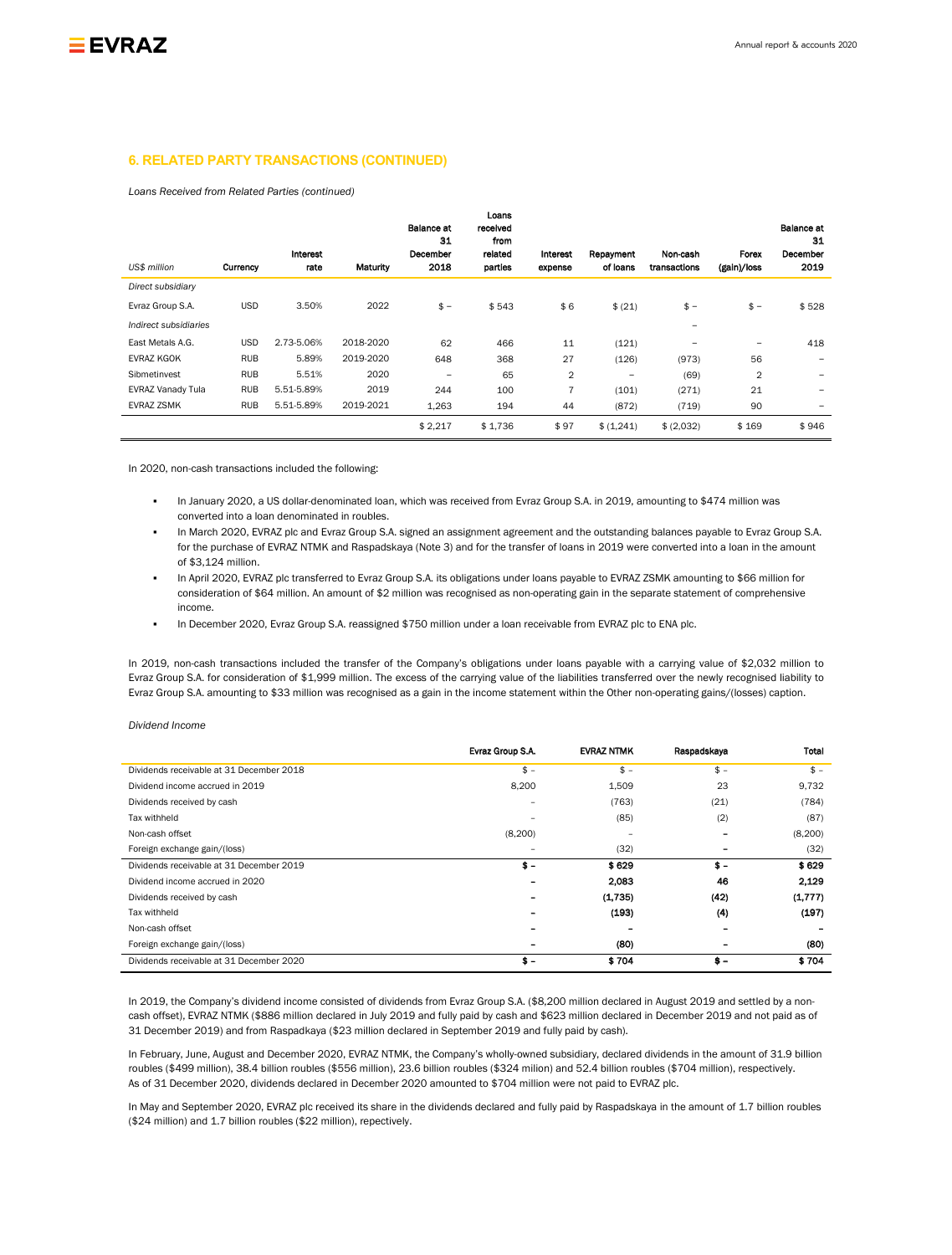## **6. RELATED PARTY TRANSACTIONS (CONTINUED)**

#### *Offset of Liabilities with Evraz Group S.A.*

During 2020 there were a number of transactions between EVRAZ plc and its direct subsidiary Evraz Group S.A.:

- In February 2020, EVRAZ plc repaid \$25 milion to Evraz Group S.A. in respect of the liabilities for the purchase of EVRAZ NTMK (Note 3). In March 2020, EVRAZ plc and Evraz Group S.A. signed an assignment agreement and the remaining balances payable to Evraz Group S.A. for the purchase of EVRAZ NTMK and Raspadskaya (Note 3) and for the transfer of loans were converted into a loan amounting to \$3,124 million. An amount of \$2 million was recognised as foreign exchange gain in the separate statement of comprehensive income (Note 6*, Loans Received from Related Parties*);
- In April 2020, EVRAZ plc transferred to Evraz Group S.A. its obligations under loans payable to EVRAZ ZSMK amounting to \$66 million for consideration of \$64 (Note 6*, Loans Received from Related Parties*);
- During 2020 EVRAZ plc purchased Raspadskaya shares from Evraz Group S.A. for total consideration of \$28 million of which \$6 million were not settled at 31 December 2020.

During 2020 EVRAZ plc and Evraz Group S.A. concluded agreements, under which the above mentioned mutual payment obligations were offset resulting in a net liability payable to Evraz Group S.A. in the amount of \$6 million.

During 2019 the following transactions were executed by EVRAZ plc and Evraz Group S.A.:

- EVRAZ plc purchased EVRAZ NTMK and Raspadskaya from Evraz Group S.A. for total consideration of \$12,201 million (Note 3);
- EVRAZ plc transferred its obligations under loans payable to EVRAZ KGOK, EVRAZ Vanady Tula, EVRAZ ZSMK, Sibmetinvest for consideration of \$1,999 million (Note 6*, Loans Received from Related Parties*);
- Evraz Group S.A. transferred to EVRAZ plc notes payble for consideration of \$2,850 million (Note 7);
- Evraz Group S.A. declared dividends to EVRAZ plc in the amount of \$8,200 million (Note 6*, Dividend Income*).

During 2019 EVRAZ plc and Evraz Group S.A. concluded agreements, under which the above mentioned mutual payment obligations were offset resulting in a net liability payable to Evraz Group S.A. in the amount of \$3,151 million, which comprised of \$2,916 million allocated to payables for the purchase of EVRAZ NTMK and Raspadskaya and \$235 million allocated to payables for the transfer of loans payable to related parties.

#### *Guarantees*

The guarantees issued by Company to related parties were as follows at 31 December:

| US\$ million                         |                          |                                 |                                     | 2020                                |                          |                                     | 2019                                       |                          |
|--------------------------------------|--------------------------|---------------------------------|-------------------------------------|-------------------------------------|--------------------------|-------------------------------------|--------------------------------------------|--------------------------|
| Debtor                               | Subject of guarantee     | Maturity at<br>31 December 2020 | Guaranteed<br>amount<br>(principal) | Financial<br>guarantee<br>laibility | Guarantee<br>fees earned | Guaranteed<br>amount<br>(principal) | <b>Financial</b><br>guarantee<br>laibility | Guarantee<br>fees earned |
| East Metals A.G.                     | Bank loans               | 2021                            | \$193                               | \$ -                                | \$1                      | \$141                               | $$ -$                                      | \$1                      |
| EVRAZ NTMK/ EVRAZ ZSMK               | Bank loans               | 2021-2028                       | 1.458                               | 10                                  | з                        | 1,191                               | 4                                          | $\overline{2}$           |
| <b>Evrazholding Finance</b>          | Rouble bonds             | not determined                  | 280                                 | 3                                   | $\mathbf{2}$             | 323                                 | 5                                          | $\mathbf{1}$             |
| Evraz Group S.A.                     | Loan to East Metals A.G. | 2021-2024                       | 486                                 |                                     |                          | 169                                 |                                            | 1                        |
| Management Company<br>Mezhdurechensk | Performance of services  | 2023                            | 203                                 | 8                                   | з                        | 486                                 | 17                                         | $\overline{4}$           |
| EVRAZ Nikom a.s.                     | Bank loans               | not determined                  | 14                                  | -                                   |                          | 17                                  |                                            |                          |
|                                      |                          |                                 | \$2,634                             | \$21                                | \$10                     | \$2.327                             | \$26                                       | \$9                      |

The above guarantees are recognised at fair value in the statement of financial position of the Company. The guarantee fees are recorded within the Operating income caption of the Company's income statement.

In 2018, the Company issued a guarantee to nine companies owned by Sibuglemet to compensate any direct losses caused by the failure to perform the agreed management services provided by Management Company Mezhdurechensk, an indirect subsidiary of the Company, to these entities (Note 30 of the consolidated financial statements). In 2018, the Company recognised financial guarantee liability of \$18 million. In 2020 and 2019, the Company accrued \$3 million and \$4 million income, respectively, under this guarantee. In May 2020, the Group issued a notification about termination of the management services contract from 15 November 2020. The guarantee will continue to be effective 3 years after the date of termination.

#### *Other Transactions*

In 2020, Evrazholding, an indirect subsidiary of the Company, rendered consulting services to the Company in the amount of \$Nil (2019: \$1 million).

Other disclosures on directors' remuneration required by Schedule 8 to the Large and Medium-sized Companies and Groups (Accounts & Reports) regulations 2008 and those specified for audit by the Directors' Remuneration Report Regulations 2002 are included in the Directors' Remuneration Report.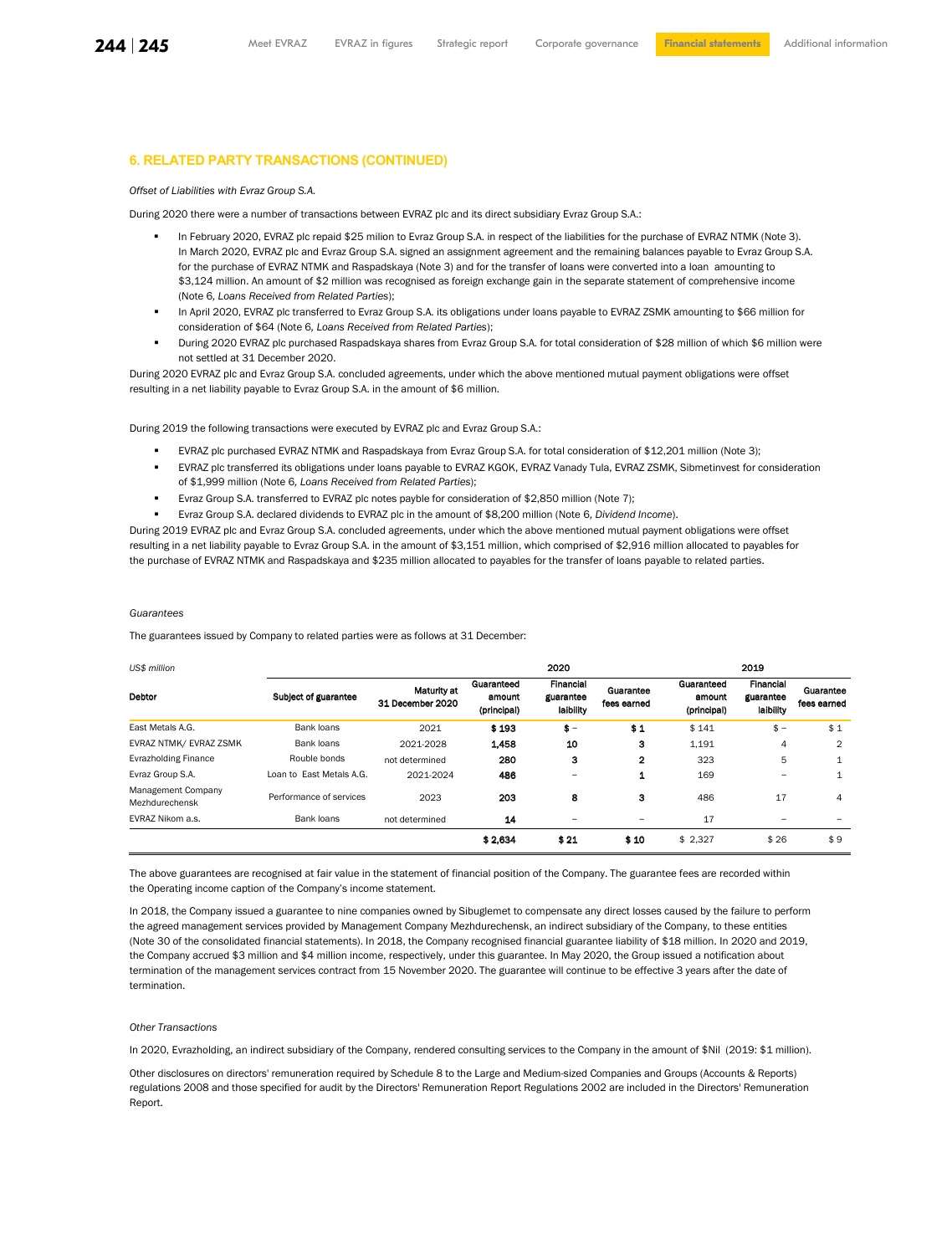

# **7. LOANS AND BORROWINGS**

The Company had the following loans and borrowings during 2019-2020.

| \$US million                                                              | 6.50% notes<br>due 2020 | 8.25% notes<br>due 2021 | 6.75% notes<br>due 2022 | 5.375% notes<br>due 2023 | 5.25% notes<br>due 2024  | Total   |
|---------------------------------------------------------------------------|-------------------------|-------------------------|-------------------------|--------------------------|--------------------------|---------|
| 31 December 2018                                                          | $$ -$                   | $$ -$                   | $$ -$                   | $$ -$                    | $$ -$                    | $$ -$   |
| Non-cash changes:                                                         |                         |                         |                         |                          |                          |         |
| Recognition of notes at fair value                                        | 738                     | 808                     | 528                     | 776                      |                          | 2,850   |
| Interest and other charges expensed                                       | 4                       | 29                      | 20                      | 32                       | 28                       | 113     |
| Accrual of premiums and other charges on<br>early repayment of borrowings | 6                       |                         |                         | $\overline{\phantom{a}}$ | -                        | 6       |
| Cash changes:                                                             |                         |                         |                         |                          |                          |         |
| Cash proceeds from bank loans and notes,<br>net of debt issues costs      |                         |                         |                         |                          | 695                      | 695     |
| Repayment of interest and premiums on<br>early repayment                  | (48)                    | (31)                    | (17)                    | (40)                     | (18)                     | (154)   |
| Repayment of principal                                                    | (700)                   |                         |                         |                          | $\overline{\phantom{0}}$ | (700)   |
| 31 December 2019                                                          | $\bullet$ –             | \$806                   | \$531                   | \$768                    | \$705                    | \$2,810 |
| Non-cash changes:                                                         |                         |                         |                         |                          |                          |         |
| Interest and other charges expensed                                       |                         | 36                      | 26                      | 39                       | 38                       | 139     |
| Cash changes:                                                             |                         |                         |                         |                          |                          |         |
| Repayment of interest and premiums on<br>early repayment                  |                         | (62)                    | (34)                    | (40)                     | (37)                     | (173)   |
| Repayment of principal                                                    | -                       | (15)                    | -                       | ۰                        |                          | (15)    |
| 31 December 2020                                                          | \$ –                    | \$765                   | \$523                   | \$767                    | \$706                    | \$2,761 |

On 13 March 2019, Evraz Group S.A. transferred all its rights and obligations under the notes with a nominal amount of \$2,700 million to EVRAZ plc for consideration of \$2,850 million being the market value of the notes at that date. The Company recognised the liabilities at fair value and classified them as subsequently measured at amortised cost.

In April 2019, EVRAZ plc issued 5.25% US dollar-denominated notes due 2024 in the amount of \$700 million. The proceeds from the issue of the notes were used to finance the purchase of 6.50% notes due 2020 at the tender offer in April 2019 and make whole call in May 2019.

In April and May 2019, the Group fully settled its 6.50% notes due 2020 (\$700 million). The premium over the carrying value on the repurchase amounting to \$(6) million was included in the Gain/(loss) on financial assets and liabilities caption of the separate statement of comprehensive income.

In November 2020, EVRAZ plc early repaid \$15million under 8.25% notes due 2021.

At 31 December 2020, the current portion of the borrowings included a principal payable under 8.25% notes due 2021 and interest payable under all issued notes. At 31 December 2019, the current portion of the borrowings included only interest payable under the notes.

# **8. TRADE AND OTHER PAYABLES**

Trade and other accounts payable included the following at 31 December:

|                                                 | 2020        |                | 2019        |                |
|-------------------------------------------------|-------------|----------------|-------------|----------------|
| US\$ million                                    | Non current | <b>Current</b> | Non-current | <b>Current</b> |
| Liability relating to a settlement of guarantee | 54          | - -            |             |                |
|                                                 | 54          | 54             |             |                |

At 31 December 2020 and 2019, trade and other accounts payable included liabilities relating to the settlement of the Company's guarantee under a long-term take-or-pay supply contract of a former indirect subsidiary of the Company. In 2020, the Company paid \$7 million (2019: \$7 million) in respect of this liability and recognised interest expense of \$1 million (2019: \$1 million).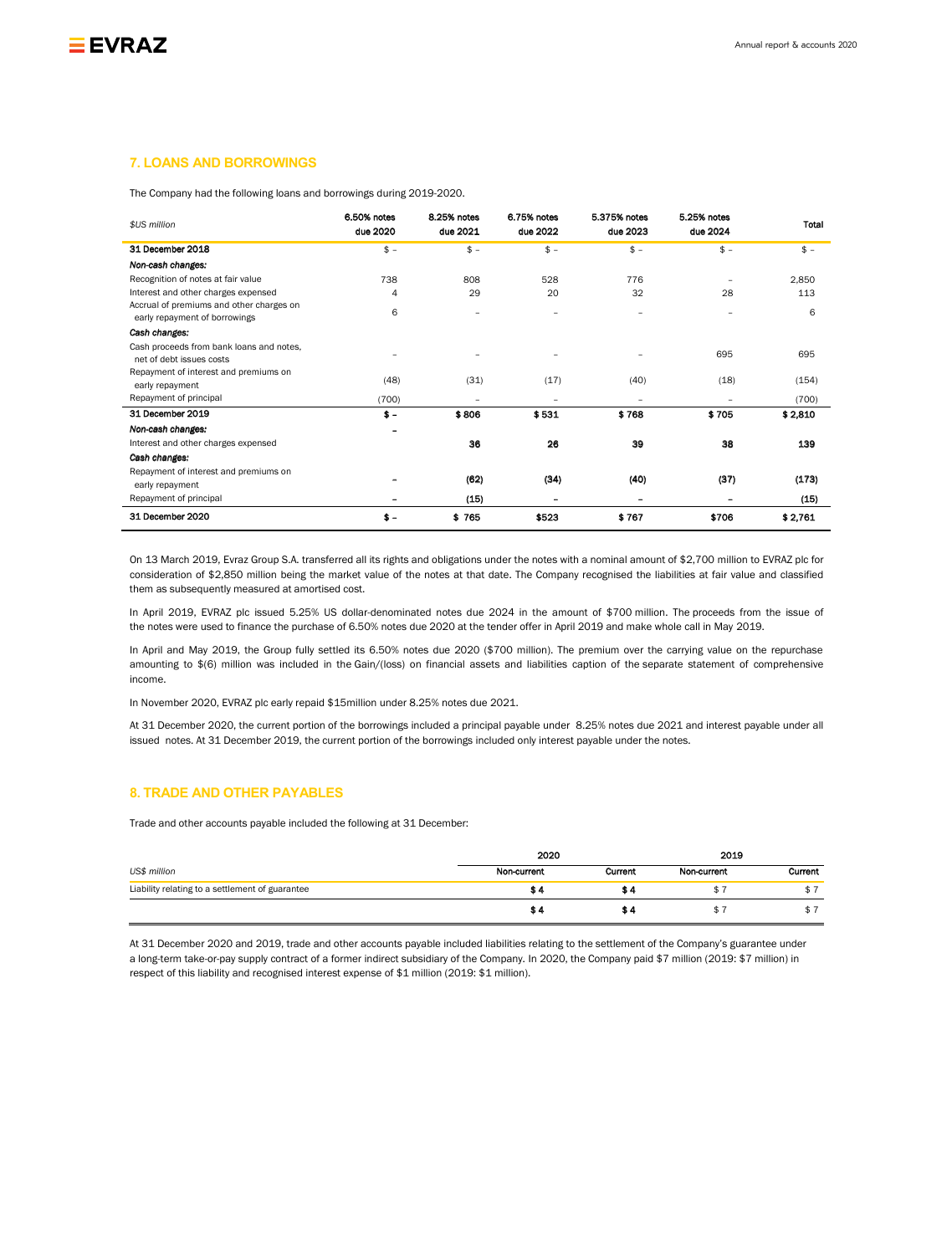# **9. INCOME TAXES**

A reconciliation of income tax expense applicable to profit before income tax using the statutory tax rate to income tax expense as reported in the Company's financial statements for the years ended 31 December is as follows:

| US\$ million                                          | 2020     | 2019     |
|-------------------------------------------------------|----------|----------|
| Profit/(loss) before income tax                       | \$1.766  | \$9,029  |
| At the statutory income tax rate of 19%               | (336)    | (1,716)  |
| Adjustment in respect of income tax of previous years | -        | (2)      |
| Non-deductible expenses                               | (56)     | (94)     |
| Effect of lower tax rate for dividend income          | 192      | 1,696    |
| Allowance for deferred tax asset                      | (13)     | (23)     |
| Current income tax expense                            | \$ (213) | \$ (139) |

#### The movement in the net balance of current income tax receivable/(payable) was as follows:

| US\$ million                                          | 2020    | 2019    |
|-------------------------------------------------------|---------|---------|
| 1 January                                             | \$ (46) | \$ (14) |
| Current income tax on dividend income                 | (213)   | (153)   |
| Benefit from a tax loss carryback                     | -       | 16      |
| Adjustment in respect of income tax of previous years | -       | (2)     |
| Income tax withheld (Note 6)                          | 197     | 87      |
| Paid for the period                                   |         | 16      |
| Foreign exchange gain/(loss)                          | 8       | 4       |
| 31 December                                           | \$ (54) | \$ (46) |

The tax rate on dividends is equal to 10% for income from the Russian subsidiaries and zero rate for dividend income from Luxembourg. At 31 December 2020 the Company had an amount payable of \$70 million (2019: \$62 million) in relation to income tax on dividends receivable from EVRAZ NTMK.

In 2019, the Company recognised current income tax benefit of \$16 million relating to the current year tax losses of \$87 million that can be carried back to recover current tax paid in 2018.

At 31 December 2020, the unused tax losses carried forward amounted to \$188 million (2019: \$121 million). Deferred tax assets in respect of these losses have not been recorded as it is not probable that sufficient taxable profits will be available in the foreseeable future to offset the losses. They are available for offset against future taxable profits indefinitely.

At 31 December 2020, the Company had \$49 million of unutilised foreign tax credits (2019: \$76 million). No deferred tax asset has been recognised on these tax credits as they are unlikely to have value in the future. These tax credits have no fixed expiry date.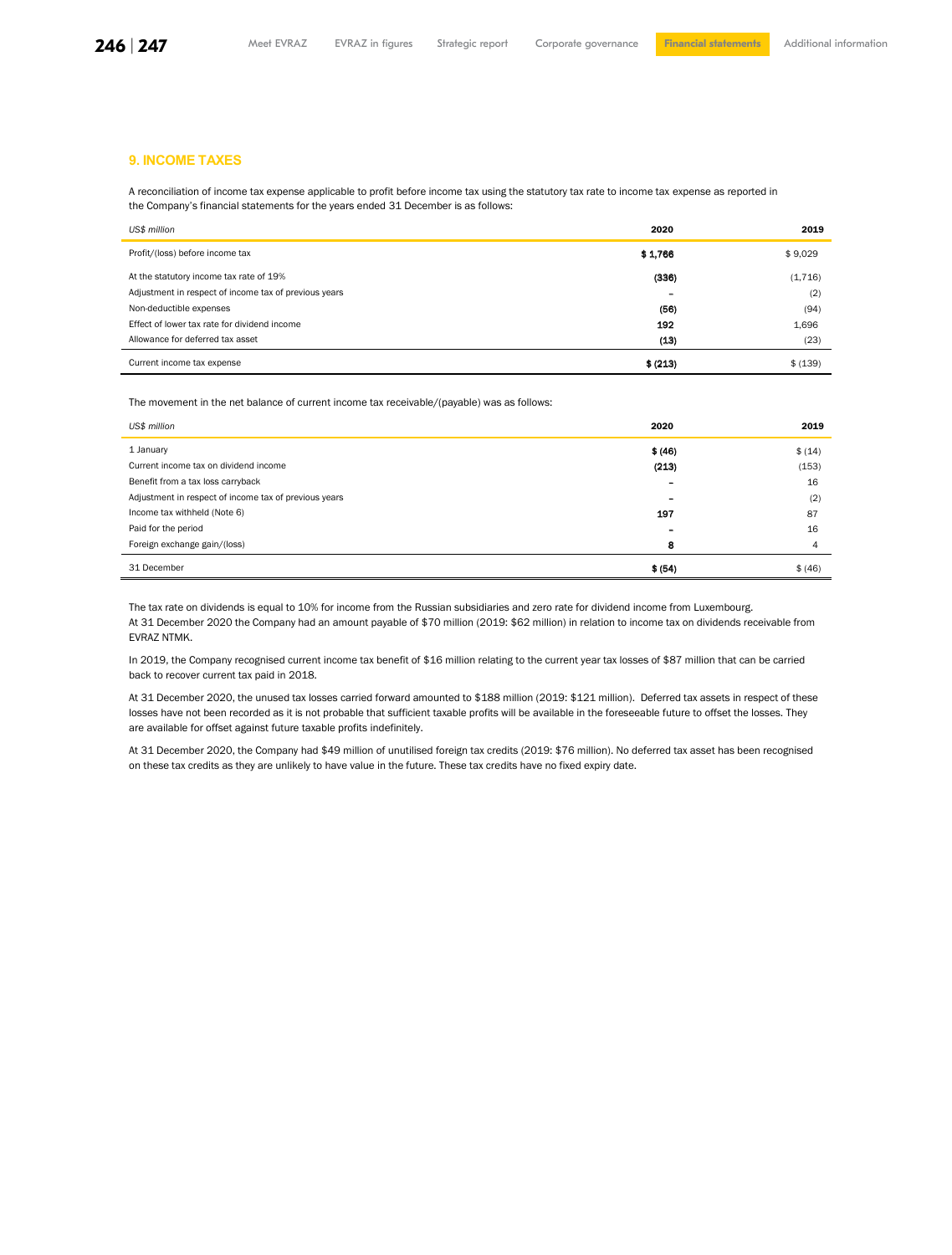

# **10. FINANCIAL INSTRUMENTS**

# Liquidity Risk

The following tables summarise the maturity profile of the Company's financial liabilities based on contractual undiscounted payments, including interest payments.

# 31 December 2020

| US\$ million                     | On demand | Less than 3<br>months | 3 to 12<br>months        | 1 to 2 years                 | 2 to 5 years             | After 5 years                | Total   |
|----------------------------------|-----------|-----------------------|--------------------------|------------------------------|--------------------------|------------------------------|---------|
| Fixed-rate debt                  |           |                       |                          |                              |                          |                              |         |
| Loans and borrowings             |           |                       |                          |                              |                          |                              |         |
| Principal                        | $s -$     | \$735                 | $s -$                    | \$500                        | \$1,450                  | $s -$                        | \$2,685 |
| Interest                         |           | 48                    | 78                       | 97                           | 94                       | $\qquad \qquad \blacksquare$ | 317     |
| Loans payable to related parties |           |                       |                          |                              |                          |                              |         |
| Principal                        |           | 280                   | $\overline{\phantom{0}}$ | $\qquad \qquad \blacksquare$ | 3,201                    | -                            | 3,481   |
| Interest                         |           | 4                     | 65                       | 63                           | 60                       | $\overline{\phantom{0}}$     | 192     |
| Trade and other payables         |           |                       |                          |                              |                          |                              |         |
| Principal                        |           | $\mathbf{2}$          | $\mathbf{2}$             | 4                            | $\overline{\phantom{0}}$ | $\overline{\phantom{0}}$     | 8       |
| Financial guarantees             | -         | ۰                     | 9                        | 7                            | 5                        | -                            | 21      |
| Total fixed-rate debt            | -         | 1,069                 | 154                      | 671                          | 4,810                    | -<br>-                       | 6,704   |
| Non-interest bearing debt        |           |                       |                          |                              |                          |                              |         |
| Payables to related parties      | 6         | -                     | -                        | -                            | -                        | $\overline{\phantom{0}}$     | 6       |
| Total non-interest bearing debt  | 6         |                       |                          |                              | -                        | $\overline{\phantom{0}}$     | 6       |
|                                  |           |                       |                          |                              |                          |                              |         |
|                                  | \$6       | \$1,069               | \$154                    | \$671                        | \$4,810                  | $\bullet$ –                  | \$6,710 |

# 31 December 2019

| US\$ million                     | On demand                | Less than 3<br>months    | 3 to 12<br>months        | 1 to 2 years             | 2 to 5 years             | After 5 years                 | Total   |
|----------------------------------|--------------------------|--------------------------|--------------------------|--------------------------|--------------------------|-------------------------------|---------|
| Fixed-rate debt                  |                          |                          |                          |                          |                          |                               |         |
| Loans and borrowings             |                          |                          |                          |                          |                          |                               |         |
| Principal                        | $$ -$                    | $$ -$                    | $$ -$                    | \$750                    | \$1,950                  | $$ -$                         | \$2,700 |
| Interest                         |                          | 68                       | 105                      | 142                      | 169                      | ٠                             | 484     |
| Loans payable to related parties |                          |                          |                          |                          |                          |                               |         |
| Principal                        | ۰                        | 198                      | 218                      | ٠                        | 522                      | ۰                             | 938     |
| Interest                         | $\overline{\phantom{0}}$ | 4                        | 28                       | 18                       | 5                        | ۰                             | 55      |
| Trade and other payables         |                          |                          |                          |                          |                          |                               |         |
| Principal                        | ۰                        | 3                        | 3                        | $\overline{4}$           | $\overline{4}$           | ٠                             | 14      |
| Interest                         | ٠                        | $\overline{\phantom{a}}$ | $\mathbf{1}$             | $\overline{\phantom{a}}$ | $\overline{\phantom{a}}$ | $\overline{\phantom{a}}$      | 1       |
| Financial guarantees             | ۰                        | $\overline{\phantom{a}}$ | $\overline{7}$           | $\overline{7}$           | 12                       | ۰                             | 26      |
| Total fixed-rate debt            | ۰                        | 273                      | 362                      | 921                      | 2,662                    | ۰<br>$\overline{\phantom{a}}$ | 4,218   |
| Non-interest bearing debt        |                          |                          |                          |                          |                          |                               |         |
| Payables to related parties      | 3,151                    | ۰                        | $\overline{\phantom{0}}$ | $\overline{\phantom{a}}$ | $\overline{\phantom{0}}$ | $\overline{\phantom{a}}$      | 3,151   |
| Total non-interest bearing debt  | 3,151                    | ۰                        | -                        | $\overline{\phantom{a}}$ | $\overline{\phantom{0}}$ | $\qquad \qquad -$             | 3,151   |
|                                  |                          |                          |                          |                          |                          |                               |         |
|                                  | \$3,151                  | \$273                    | \$362                    | \$921                    | \$2,662                  | $$ -$                         | \$7,369 |